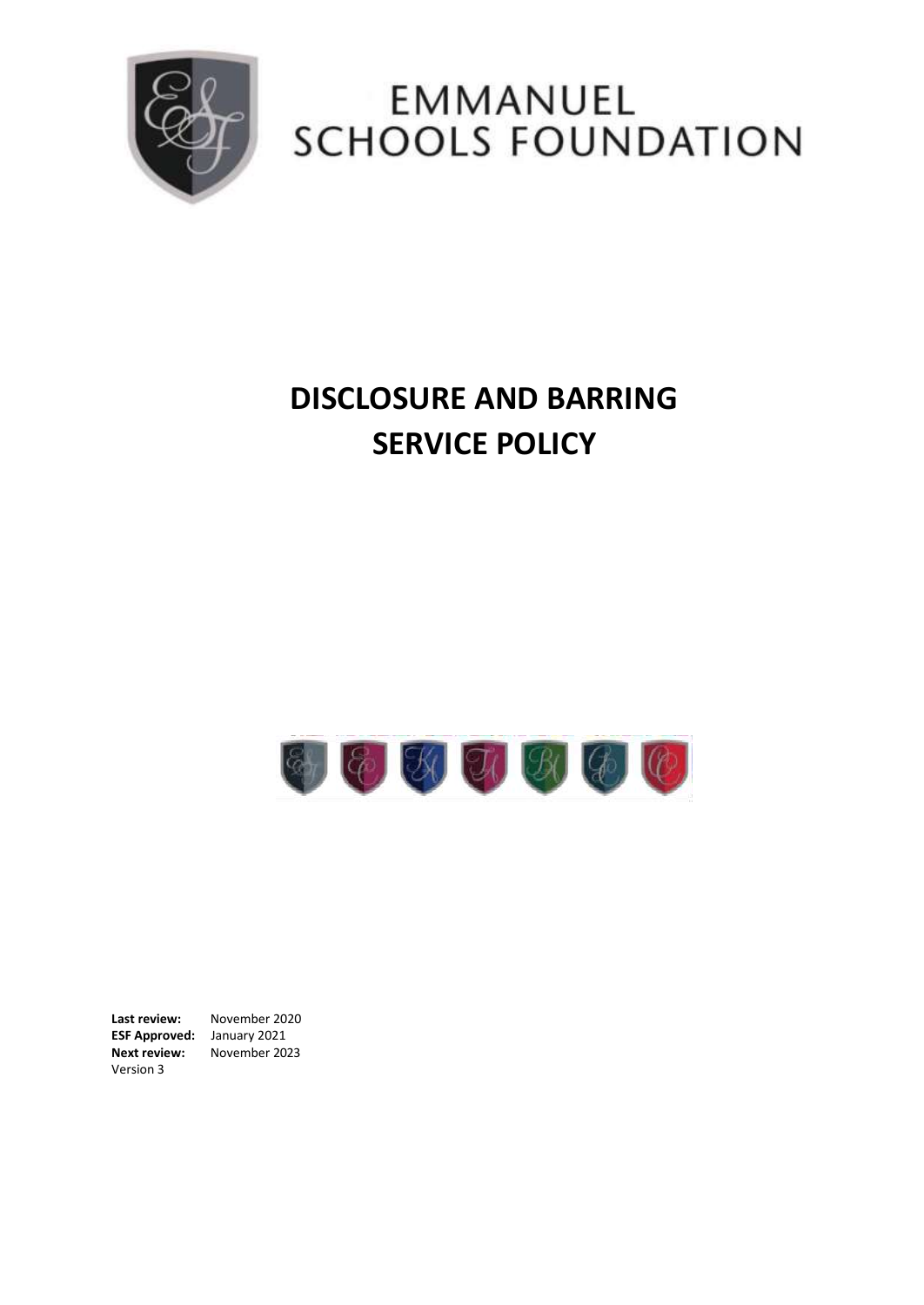# **DISCLOSURE AND BARRING SERVICE POLICY**

# **Contents**

| 1 <sub>1</sub> |  |
|----------------|--|
| 2.             |  |
| 3.             |  |
| 4.             |  |
| 5.             |  |
| 6.             |  |
| 7.             |  |
| 8.             |  |
| 9.             |  |
| 10.            |  |
| 11.            |  |
| 12.            |  |
| 13.            |  |
| 14.            |  |
| 15.            |  |
| 16.            |  |
| 17.            |  |
| 18.            |  |
| 19.            |  |
|                |  |
|                |  |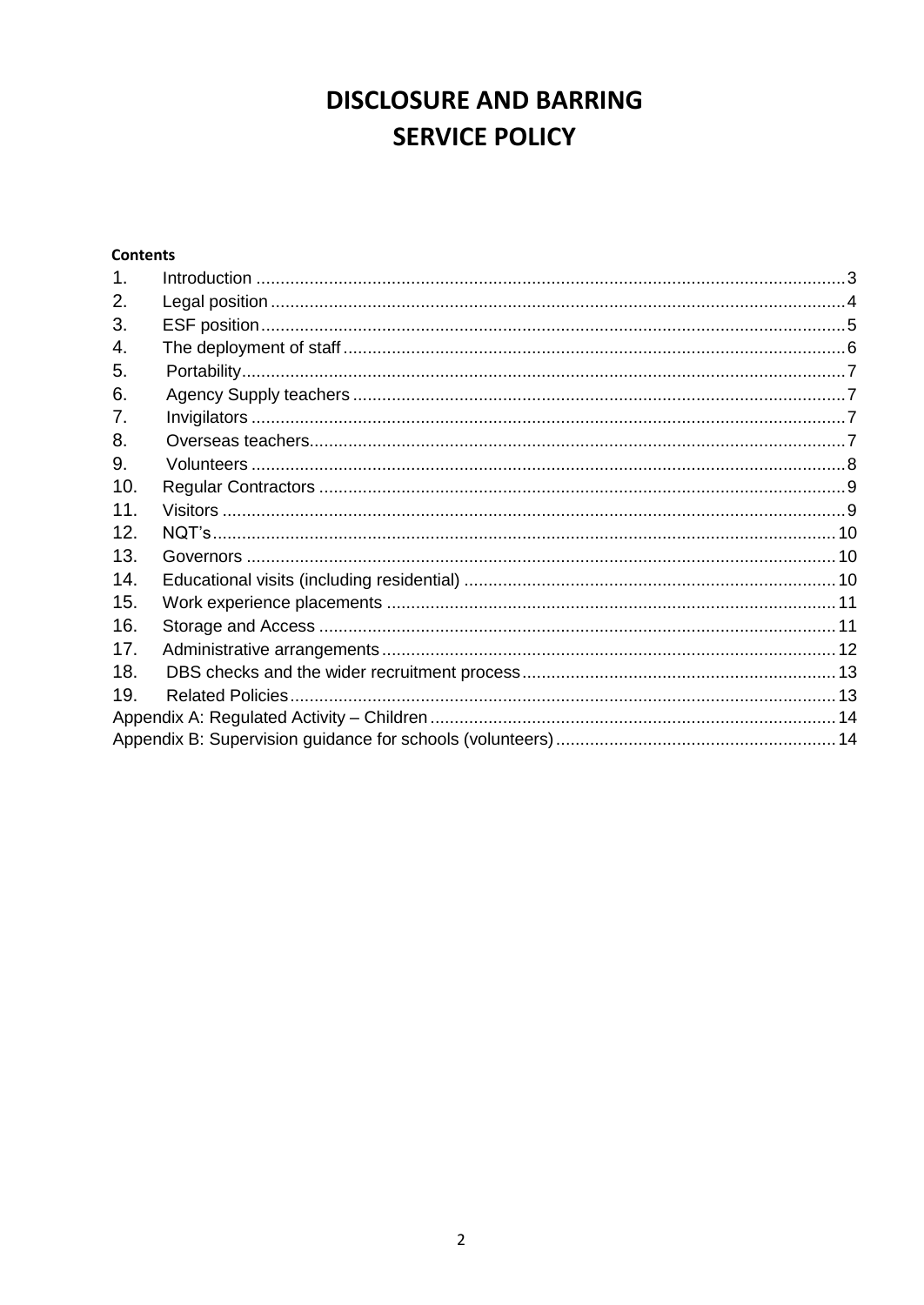## <span id="page-2-0"></span>**1. Introduction**

Emmanuel Schools Foundation ("ESF") is committed to providing the best possible care and education to its students and to safeguarding and promoting the welfare of children and young people. ESF recognises that in order to achieve these aims, it is of fundamental importance to attract, recruit and retain staff of the highest calibre who share this commitment.

All recruitment within ESF adheres to the Department for Education Keeping Children Safe in Education 2016 and- Safer Recruitment in Education 2007 document. On 1 December 2012 the former Criminal Record Bureau and Independent Safeguarding Authorities merged to form the Disclosure and barring Service (DBS), the DBS was established under the Protection of Freedoms Act 2012.

The DBS's statutory responsibilities are:

- Processing requests for criminal records checks as defined by Part V of the Police Act 1997; for applications made in England and Wales;
- Deciding whether it is appropriate for a person to be placed on or removed from a barred list under the Safeguarding Vulnerable Groups Act 2006 or Safeguarding Vulnerable Groups (Northern Ireland) Order 2007;
- Maintaining the DBS children's barred list and the DBS adults barred list, for England, Wales and Northern Ireland.

This policy document sets out the procedures for Disclosure and Barring service (DBS) checks. These checks must be undertaken where required and form part of a sound and safe recruitment process at ESF. Safer employment processes extend beyond recruitment and ESF should ensure each worker understands their duty of care as well as which behaviours make up safer practice and which behaviours to avoid.

ESF must be committed to complying with the DBS Code of Practice and must also fully comply with its obligations under the Data Protection Act and other relevant legislation regarding the safe handling, use, storage, retention and disposal of disclosure information.

# **Regulatory / Independent Regulatory Bodies**

The primary role of the DBS (formerly the Criminal Records Bureau and the Independent Safeguarding Authority) is to help employers make safer recruitment decisions and prevent unsuitable people from working with vulnerable groups including children. The DBS was established under the Protection of Freedoms Act 2012 and merges the functions previously carried out by the Criminal Records Bureau (CRB) and Independent Safeguarding Authority (ISA).

It enables organisations, including schools, to obtain criminal record information about prospective employees and volunteers by accessing information from the Police National Computer, and local police information. The DBS is responsible for deciding who should be barred from working with children or vulnerable adults, or both. In terms of barring the DBS has four main duties:

- 1. To maintain a list of individuals who are barred from engaging in regulated activity\* with children – the DBS children's barred list
- 2. To maintain a list of individuals who are barred from engaging in regulated activity with adults who may be vulnerable – the DBS adults barred list
- 3. To reach decisions about whether an individual should be included in one or both barred lists
- 4. To reach decisions as to whether to remove a person from a barred list

Inclusion on the DBS barred lists has the same effect as inclusion on the previous lists; List 99, PoCA, PoVA, POCVA or the Unsuitable Person's Lists.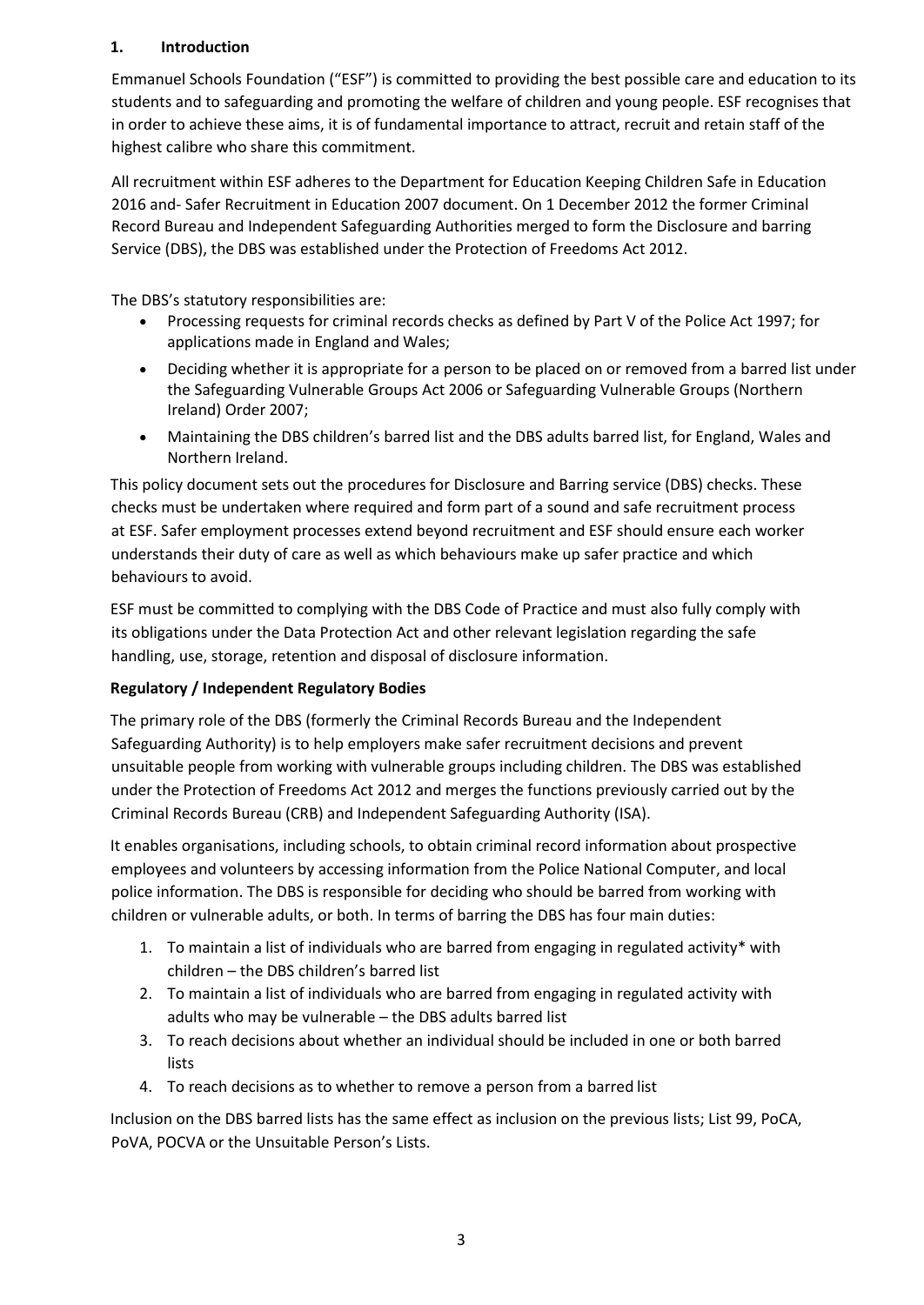\*Regulated activities are the activities that the DBS can bar people from doing. For a definition of 'Regulated Activity for children' see Appendix A.

#### <span id="page-3-0"></span>**2. Legal position**

2.1 Legal framework

# **The Rehabilitation of Offenders Act 1974 and The Rehabilitation of Offenders**

## **Act 1974 (Exceptions) (Amendment) (England and Wales) Order 2012**

The Rehabilitation of Offenders Act 1974 aims to ensure that a person who has been convicted of a criminal offence in the past and who has not re-offended for a specified period is, so far as possible, freed from the stigma of that conviction, and is treated as if the offence and conviction for it never occurred.

Under the Rehabilitation of Offenders Act 1974 (Exceptions) (Amendment) (England and Wales) Order 2012 some jobs and categories of employment are exempt from the provisions of the Act and in such cases 'spent' convictions must be disclosed. If a person is employed in a school they must disclose their convictions.

The amendments to the Exceptions Order 1975 (2013) provide that certain spent convictions and cautions are 'protected' and are not subject to disclosure to employers, and cannot be taken into account. Please refer to the guidance and criteria on the filtering of these cautions and convictions which can be found at the Disclosure and Barring Service website.

#### **Safeguarding Vulnerable Groups Act 2006**

This provided the legislative framework for a Vetting and Barring scheme, it also brought in the requirement for two separate but aligned barred lists, the provision for ISA (now DBS) to make decisions around individuals that should be barred from working with vulnerable groups, outlined monitoring arrangements and proposed two types of activities where CRB (now DBS) checks would be required which were for controlled and regulated activity.

#### **Protection of Freedoms Act 2012**

This Act includes the restriction of the scope of the 'vetting and barring' scheme for protecting vulnerable groups and makes changes to the system of criminal records checks. As a result the Safeguarding Vulnerable Groups Act 2006 will be amended by this act and the major changes were:

- A new definition of regulated activity
- The repeal of controlled activity
- The repeal of registration and continuous monitoring
- The introduction of a minimum age of 16 at which someone can apply for a DBS check
- Only posts which meet the definition of regulated activity can have an enhanced DBS check with barred list check
- Establishing the Disclosure and Barring Service (DBS) as a merger of the functions of the Criminal Records Bureau (CRB) and Independent Safeguarding Authority (ISA) as a nondepartment public body sponsored by the Home Office

#### 2.2. Legal requirements of the DBS

- All staff on ESF payroll, whether supervised or not remain in regulated activity and checks on these individuals should continue in the same way. This includes cleaners and caretakers working in schools.
- Enhanced DBS checks can be obtained where a post or situation meets the criteria outlined in Schedule 4 of the Safeguarding Vulnerable Groups Act 2006. Where reference is made to this check throughout this policy this criteria, will need to be met.
- A volunteer will not be in regulated activity if they are supervised to a reasonable level in which case an enhanced DBS check with barred list check would not be a requirement (for guidance on what is a reasonable level of supervision see Appendix B). ESF does have the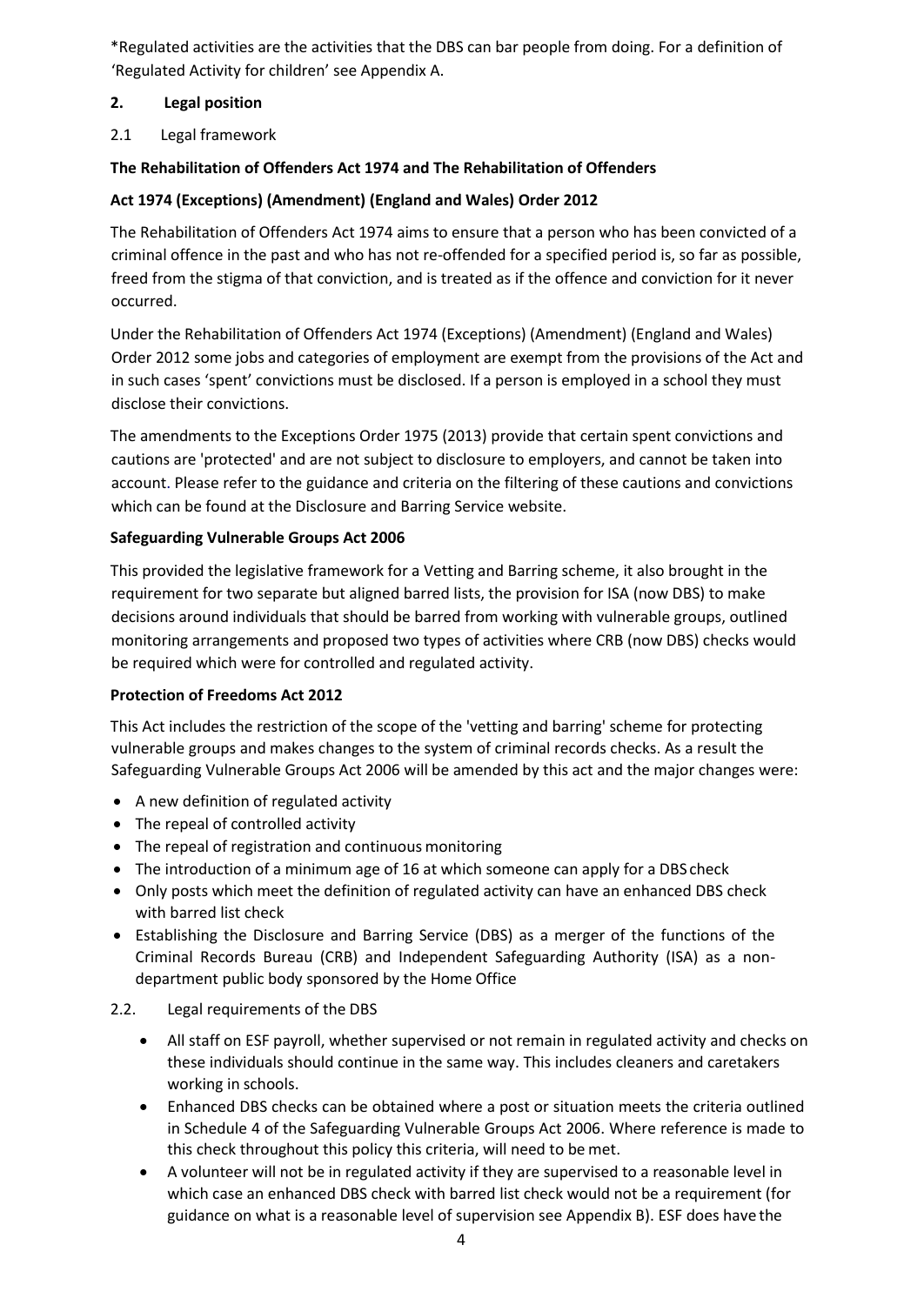discretion, however, to request an enhanced DBS check for a volunteer. If the volunteer is unsupervised, they will be in regulated activity and will therefore be required to receive an enhanced DBS check with barred list check.

- From September 2016 it has been mandatory for all Governors and Directors to undergo an enhanced DBS check.
- It is still an offence for an employer to engage in regulated activity someone whom they know has been barred by the DBS.
- A person who is barred by the DBS from working in regulated activity will be breaking the law if they work or volunteer or try to work or volunteer in regulated activity.
- If the school provides regulated activity and dismisses a member of staff or a volunteer because they have harmed, or posed a risk of harm to a child or vulnerable adult, or the school would have dismissed if they had not left, the school must refer this information to the DBS.
- Police may use common law powers to provide information directly to employers in cases where this is necessary, for example to prevent harm to others. Where information is disclosed from the police using their common powers this must not be fed back to the candidate(s). Discussions must take place and an agreement reached with the police in terms of the information that will be provided to the candidate to ensure current police investigations are not compromised.

#### 2.3 DBS Update Service

The DBS introduced its Update Service on 17 June 2013 which allows employers to check the status of an existing DBS certificate if it is for the same workforce where the same type and

level of criminal record check is required, and you have permission of the individual. For a small sum (£13 per annum), individuals can take their DBS check with them from role to role. ESF can go online to see if the information presented is still current and valid, i.e. carry out a "status check". This will provide an instant result. It is important to stress that ESF must have the permission of the individual they are checking, and the type of check required must be the same as the original check e.g. if an enhanced DBS check with barred list check is required than that's what the original certificate must include, if not then a new enhanced DBS check must be requested, the original certificate must also be viewed. Please note the 'status check' can be undertaken via the Disclosure Barring Website.

If the individual is not subscribed to the DBS update service (this is not mandatory) or they do not give their permission, then a DBS check must be requested in the usual way.

#### <span id="page-4-0"></span>**3. ESF position**

- 3.1 An enhanced DBS check with barred list check is compulsory for new appointments to your school workforce where they have transferred from outside of the Foundation. It also includes former members of your staff who have had a break in service of more than three months<sup>1</sup>.
- 3.2 Standard DBS disclosures are not acceptable, and this applies equally to all appointments whether permanent, temporary or casual. All DBS checks must be enhanced.
- 3.3 For any avoidance of doubt, it is not necessary to have sight of an enhanced DBS check or an enhanced DBS check with barred list check for staff transferring from other ESF schools without a break of service or where there has been a break of service of less than three months. However, details of the DBS certificate held on the SCR will need to betransferred.
- 3.4 ESF schools will endeavour to ensure that all staff are subject to an Enhanced DBS disclosure. Though this is not a legal requirement, in the interests of best practice and our commitment to safeguarding children, ESF believes this to be fundamental.
- 3.5 It has never been a requirement to conduct CRB [now DBS] checks on staff that have been in post before 2002 and have not moved since. Ofsted guidance to Inspectors recognises thatif

 $1$  Maternity leave and long term sick leave are not classed as a break in service.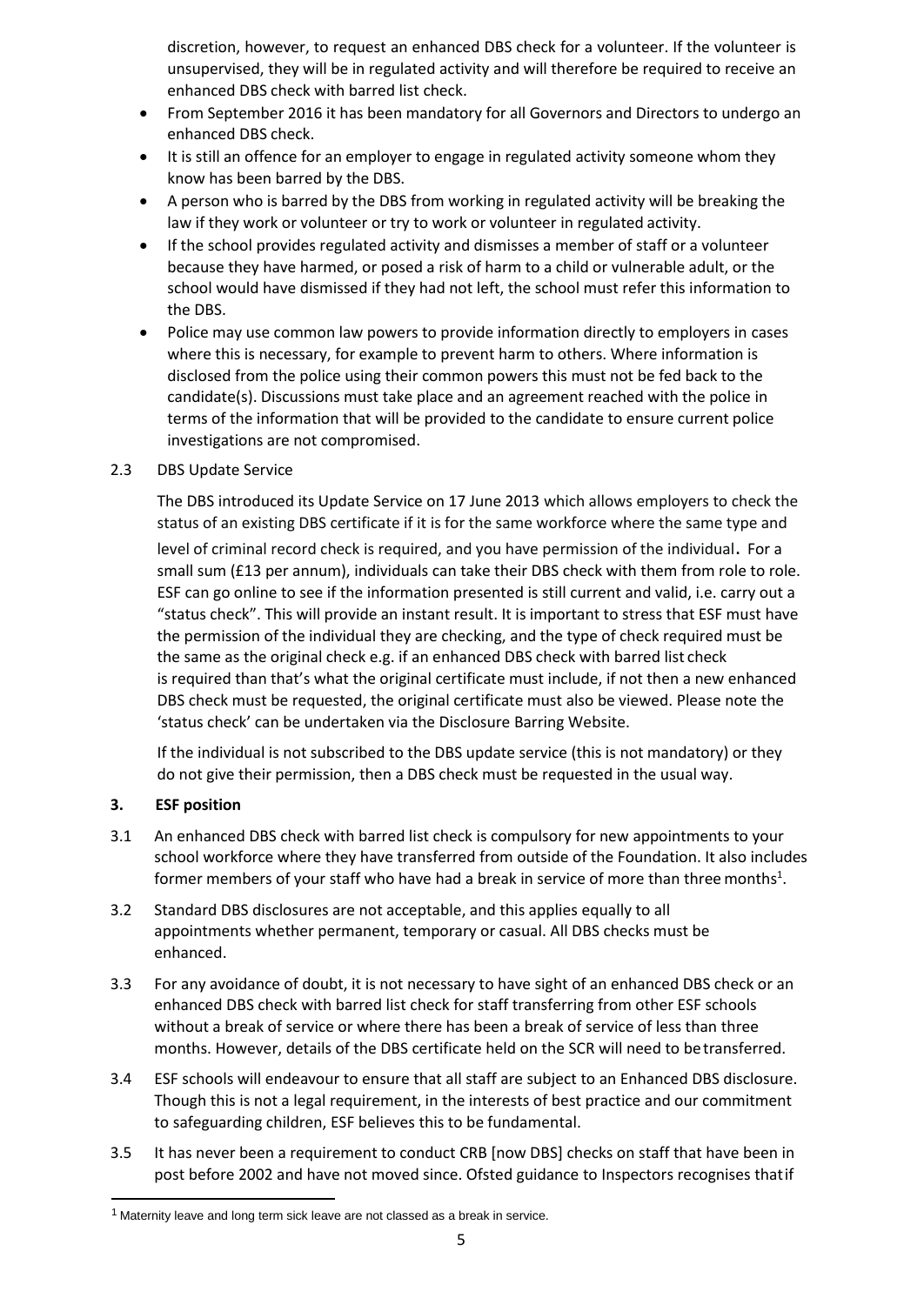schools are complying with the regulations and guidance they are doing all that can be required of them.

The School does however, have a responsibility to hold evidence that staff appointed before 1 March 2002 have been checked against List 99. In addition, any staff and volunteers appointed on or after 1 March 2002, who come into regular contact or have unsupervised access to children and who have not had continuity of employment in a school in England (i.e. a break of service longer than three months), have been subject to enhanced DBS checks with barred list check and other designated recruitment checks.

#### <span id="page-5-0"></span>**4. The deployment of staff**

4.1 Offers of employment to successful candidates must be conditional upon a satisfactory enhanced DBS check with barred list check where applicable (this can be a DBS update service check where the individual is subscribed to the service, give their permission for the check to be undertaken and the type of check required is the same as the original check - the original DBS certificate must also be viewed).

**Please note that until a satisfactory enhanced DBS check with barred list check has been viewed by the school's nominated person responsible for DBS checks, the person must not be deployed to work directly with children or in a situation where they can have unsupervised access to children.**

- 4.2 However, if an enhanced DBS check with barred list check has been applied for but has not been received by the individual before they are due to start work, you do have the discretion to allow the person to start work provided that the Principal is confident that all other preemployment checks have been carried out, i.e.:
	- obtaining and scrutinising comprehensive information from the person, and taking up and satisfactorily resolving any discrepancies
	- obtaining independent professional and character references that answer specific questions to help assess the person's suitability to work with children and following up any concerns
	- a face to face interview that explores the person's suitability to work with children as well as their suitability for the post
		- o verifying the person's identity
		- $\circ$  verifying that the person has any academic or vocational qualifications claimed
		- o checking their previous employment history and experience
		- o verifying that they have the health and physical capacity for the job
		- $\circ$  a check against the DBS children's barred list. This list contains details of those who are banned or restricted from working in an education setting
		- o check of their eligibility to work in the UK
		- o prohibition from teaching check

and provided that the person is not deployed to work directly with children or in a situation where they can have unsupervised access to children. Arrangements will be reviewed at least every two weeks until the Disclosure is received but should not be permitted to continue for more than six weeks.

In other words, all possible action has been taken to ensure that no risk to children could arise. In these situations, a full risk assessment must be undertaken.

### **DBS barred individuals seeking to undertake work with vulnerable groups may face a prison sentence or a fine. Employers in regulated activity who knowingly employ barred individuals may face a prison sentence or a fine.**

4.3 It is essential that detailed records relating to the recruitment and selection process for all staff are retained securely as evidence that sound and safe processes have been followed. This includes recording information on the school's single central record. Recruitment appointment information should be kept on the successful candidate's personal file for the time they are employed plus 10 years. For unsuccessful candidates information should be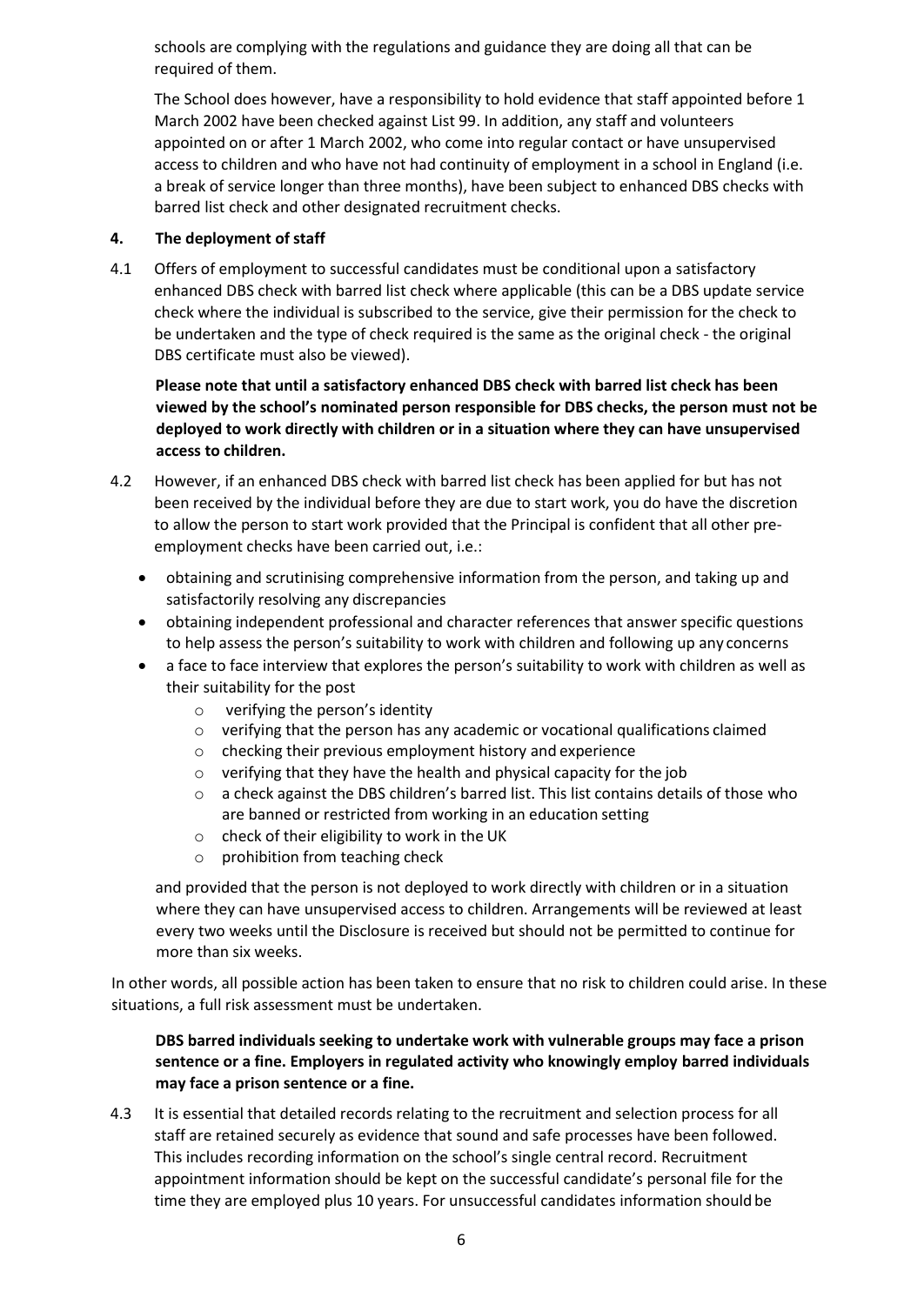kept for 6 months. There is no requirement to keep copies of DBS certificates. If a school chooses to keep a copy they must have the individual's consent and it should not be retained for any longer than six months.

# <span id="page-6-0"></span>**5. Portability**

In circumstances where newly appointed staff are moving from another educational establishment or a position which required the appropriate Enhanced DBS disclosure, ESF will not accept a DBS from a previous employer, where a new employee has registered with the update service, the employee must produce a copy of their certificate, so that ESF can ensure that their current DBS is for the appropriate level. A status check will be carried out in line the DBS procedures. If not a new Enhance DBS disclosure will be completed.

# <span id="page-6-1"></span>**6. Agency Supply teachers**

6.1 Where Agency Supply Teachers can produce evidence of a satisfactory enhanced DBS check with barred list check and can produce evidence that they have worked from 1 June 2002 onwards, then they are eligible to work in schools. Agency Supply Teachers who are unable to produce this evidence must not be used.

If the school is using a supply agency the school must receive written confirmation and evidence that all relevant checks have been undertaken. Where there is disclosed information, the school must require a fresh DBS check with barred list check from the agency before the individual starts work and must view the fresh enhanced DBS check. The school must require the supply agency to provide the written notifications and copies of the enhanced DBS check with barred list check where appropriate through the contract or other arrangements which it makes with the supply agency. Where there are matters disclosed a risk assessment should be undertaken. If schools wish to they can use the DBS Update Service to check the supply teacher's certificate is still current. The supply teacher must be subscribed to the DBS Update Service, have given the school permission to undertake the check and the level of check required must be the same as the original check - the original DBS certificate must also be viewed).

# <span id="page-6-2"></span>**7. Invigilators**

- 7.1 By the very nature of examinations, there may be a gap in excess of three months between an invigilator visiting a school. Provided that an enhanced DBS check with barred list check was obtained when the Invigilator was first employed, together with all the other pre-employment checks listed above, we can reasonably advise that where an Invigilator is used regularly by the schools, it will not be necessary to seek further DBS disclosures each time the Invigilator is subsequently used.
- 7.2 If schools wish to they can use the DBS Update Service to check the invigilator's certificate is still current. The invigilator must be subscribed to the DBS Update Service, have given the school permission to undertake the check and the level of check required must be the same as the original check - the original DBS certificate must also be viewed).

# <span id="page-6-3"></span>**8. Overseas teachers**

- 8.1 As the DBS cannot access criminal records held overseas, an enhanced DBS check or an enhanced DBS check with barred list check may not provide a complete picture of an individual's criminal records. The DBS will not normally be able to provide a disclosure if an applicant has never previously lived in the UK; no purpose will be served by seeking a discourse through the DBS on their arrival in this country as the person concerned will not have a criminal record in this country nor will they appear on DBS barred lists.
- 8.2 In some countries, applicants can apply to their home Police Force for a "Certificate of Good Conduct". The level of information contained in these certificates varies from country to country: some are complete extracts from the criminal record; others are partial. If you are recruiting people from overseas and wish to check their overseas criminal record, you should contact the embassy or High Commission of the country in question in order to obtain such a certificate as part of the recruitment process. Certificates should be originals, not copies and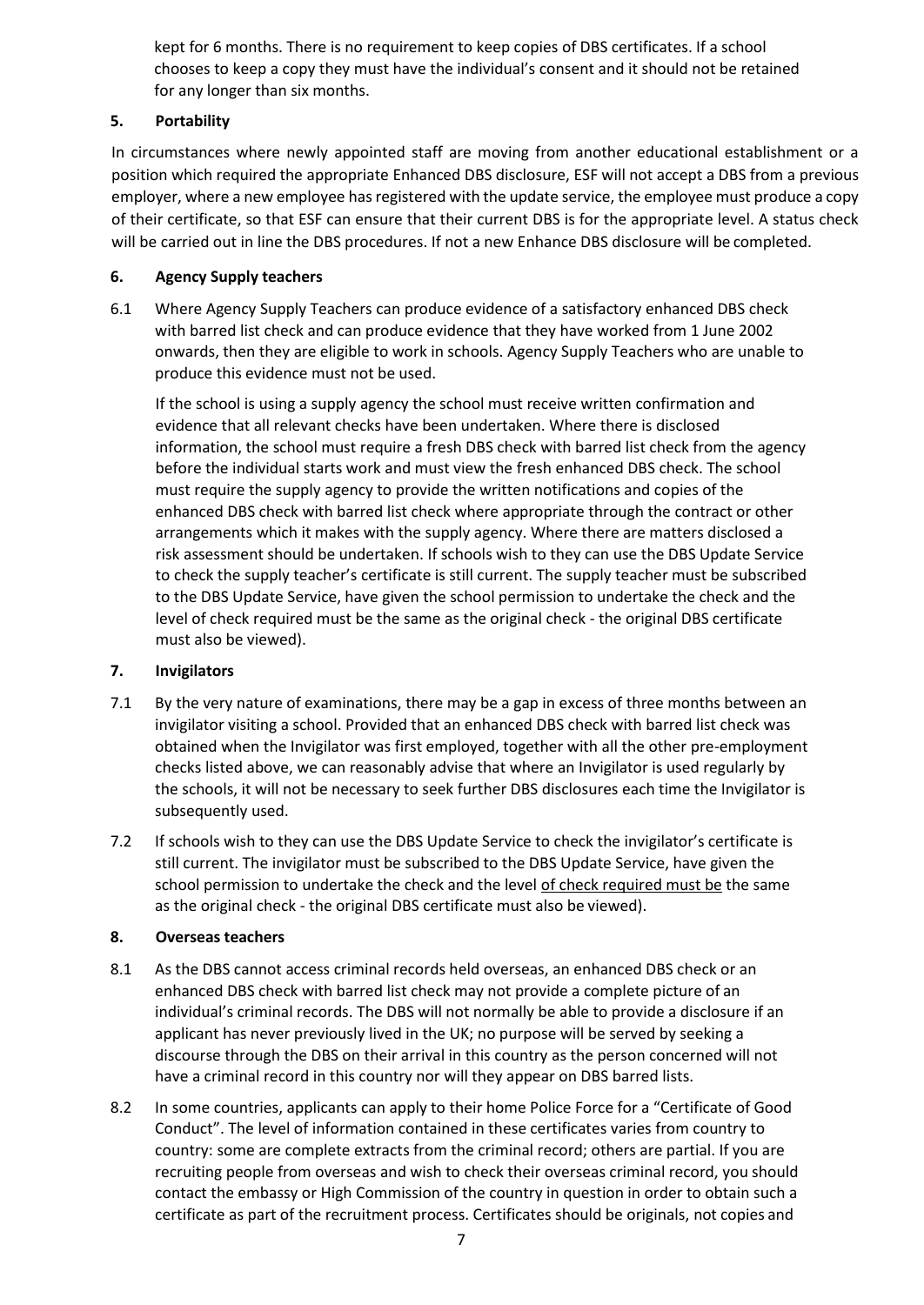it is the individual's responsibility to provide the certificate when requested. Further information regarding this process can be found by contacting the Foreign and Commonwealth Office (FCO) Response Centre Helpline 020 7008 1500 or by visiting gov.uk where an A-Z list for the process for each country can be found.

- 8.3 All normal pre-employment checks of identity, qualifications and references must be carried out thoroughly before confirming an appointment.
- 8.4 Overseas teachers must have the right to work in the UK. The Immigration, Asylum and Nationality Act 2006 places an onus on employers to ensure that employees start work on or after 26 February 2008 having the right to work in UK Schools will be subject to a significant fine for negligently employing a worker who is not a resident of a European Economic Area Country. For deliberately employing such workers there will be an unlimited fine or imprisonment. Before a potential employee starts work, schools must check andcopy documents which confirm the person's identity and right to work in the UK. Where a photographic document is utilised, the photograph must be clearly identifiable from the copied image, therefore it is advisable that a colour copy or scanned image is retained.

#### <span id="page-7-0"></span>**9. Volunteers**

- 9.1 Children see volunteers as safe and trustworthy adults. Under the Protection of Freedoms Act 2012 volunteers who are supervised to the statutory level will not be considered to be undertaking a regulated activity so will not be eligible for an enhanced DBS check with barred list check. However, a school does have the discretion, to require an enhanced DBS check for any volunteer.
- 9.2 Where a school chooses not to undertake a discretionary check on a volunteer that they deem to be supervised to a reasonable level, the school should have clear risk assessment outlining how the decision has been made about the level of supervision in place.
- 9.3 When considering whether the volunteer will be in a regulated activity or not the following should be taken into consideration:
	- The volunteer must be supervised by a person who is in regulated activity
	- Supervision must take place "on a regular basis". This means that supervision must not, for example, be concentrated during the first few weeks of an activity and then tail off thereafter, becoming the exception not the rule. It must take place on an ongoing basis, whether the volunteer has just started or has been doing the activity for some time.
	- The supervision must be reasonable in the circumstances: within the statutory duty, the level of supervision may differ, depending on all the circumstances of a case. Schools should consider the following factors in deciding the specific level of supervision the organisation will require in an individual case:
		- $\circ$  ages of the children, including whether their ages differ widely; o number of children that the individual is working with; o whether or not other workers are helping to look after the children; o the nature of the individual's opportunity for contact with children; o how vulnerable the children are (the more they are, the more a school might opt for volunteers to be in regulated activity);
		- o how many workers would be supervised by each supervising worker

For further guidance on supervision please see Appendix B). For all other recruitment checks it must adopt the same recruitment measures as it would paid staff.

9.4 In other circumstances, for example where a school approaches a parent who is well known to the school to take on a particular role, a streamlined procedure can be adopted - seeking references, checking to ensure others in the school community know of no concerns and can make a positive recommendation, conducting an informal interview to gauge the person's aptitude and suitability, and undertaking an enhanced DBS check. Evidence of such processes should be kept securely by schools and recorded on the school's Single Central Record.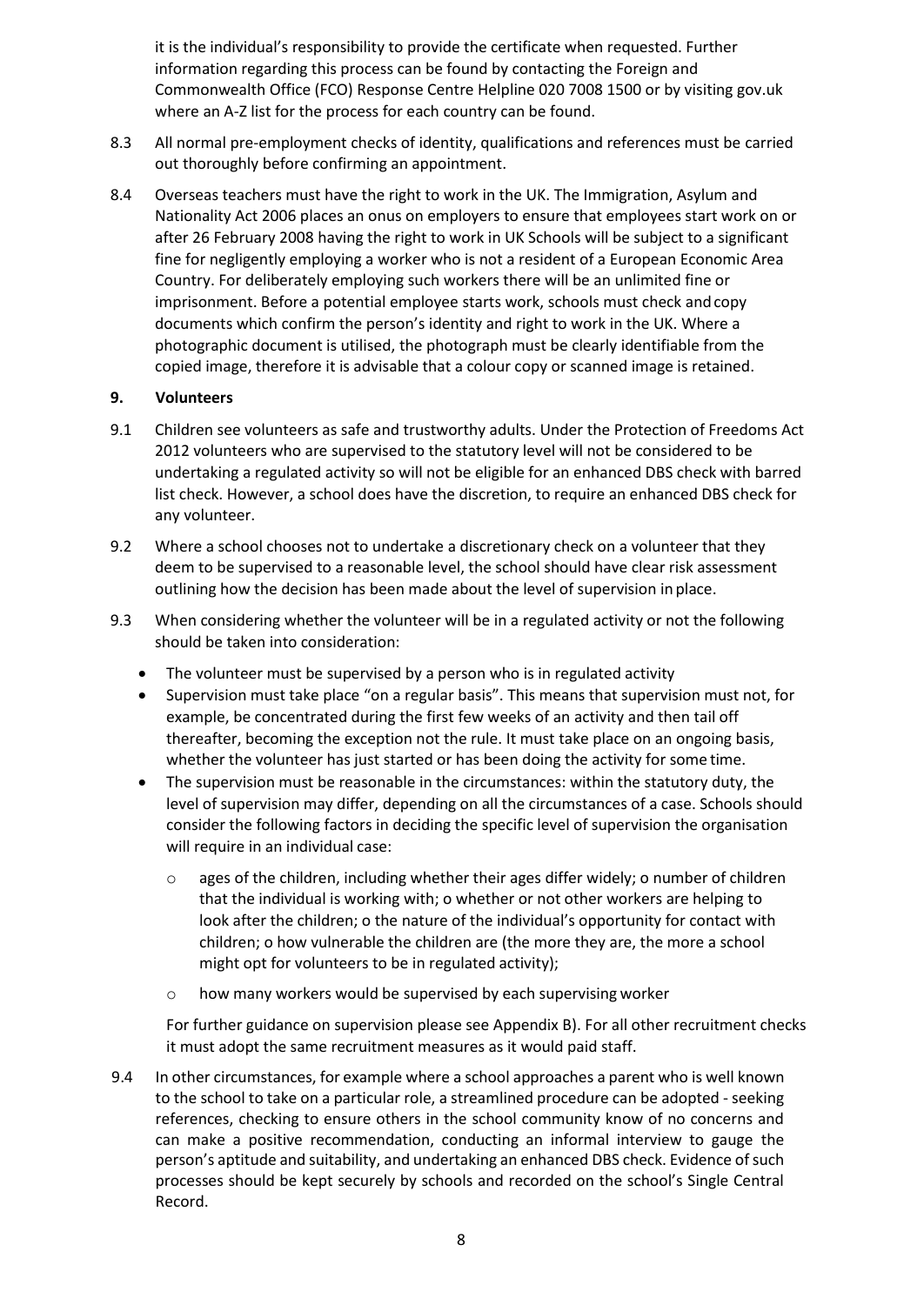- 9.5 In other circumstances, e.g. where a volunteer's role will be "one-off", accompanying teachers and students on a day outing, helping at a concert or school fete, those kind of measures, would in the majority of cases, not be eligible for an enhanced DBS check with barred list check. Schools need to consider this to ensure that such people are not charged with taking children to the toilet, for example. In the few cases where the person is left alone and unsupervised in charge of children an enhanced DBS check with barred list check can be requested.
- 9.6 Parents who voluntarily transport students for school activities (e.g. sports activities and visits) would not expect to undergo an enhanced DBS check with barred list check. However, if the transport is organised by the school **and** is a regular occurrence (4 or more days in a 30 day period) there would be a requirement for the parent to undergo an enhanced DBS check with barred list check if they are not supervised by someone who is in a regulated activity.
- 9.7 Where volunteers recruited by another organisation to work in a school, e.g. sports coaches from a local club, the school should obtain written assurance from that organisation that the person has been properly vetted and this confirmation should be retained by the school and produced if required during an Ofsted inspection.
- 9.8 Where volunteers will be working unsupervised in a school they are in regulated activity so will be required to undergo full checks including an enhanced DBS check with barred list check.
- 9.9 If schools wish to they can use the DBS Update Service to check the volunteer's certificate is still current. The volunteer must be subscribed to the DBS Update Service, have given the school permission to undertake the check and the level of check required must be the same as the original check - the original DBS certificate must also be viewed).

#### <span id="page-8-0"></span>**10. Regular Contractors**

- 10.1 Where schools use regular contractors that are provided by a contractor, it is the responsibility of that contractor to have its staff checked. This must be a specific requirement contained in any contract for these services with the Authority or with schools. The school should seek written confirmation that these checks have been carried out by the contractor and we would encourage Principals to routinely check with workers the contractor sent to the school that they have had an enhanced DBS check and bring to the attention of the contractor any concerns arising. Schools are not able to request an enhanced DBS check with barred list check on contractors unless they meet the definition of regulated activity under the Protection of Freedoms Act 2013.
- 10.2 If schools wish to they can use the DBS Update Service to check the contractor's certificate is still current. The contractor must be subscribed to the DBS Update Service, have given the school permission to undertake the check and the level of check required must be the same as the original check - the original DBS certificate must also be viewed).

#### <span id="page-8-1"></span>**11. Visitors**

Visitors and ad hoc workers (excluding examination invigilators) do not require a DBS check, however, they must be accompanied at all times by a member of staff when on site.

Ad hoc workers are workers who will only have contact with children on an ad hoc or irregular basis for short periods of time. Examples include:

- Visitors who have business with the Principal or other staff or who have brief contact with children with a member of staff present.
- Visitors and contractors who come onto site only to carry out emergency repairs or service equipment and who would not be expected to be left unsupervised on ESF premises.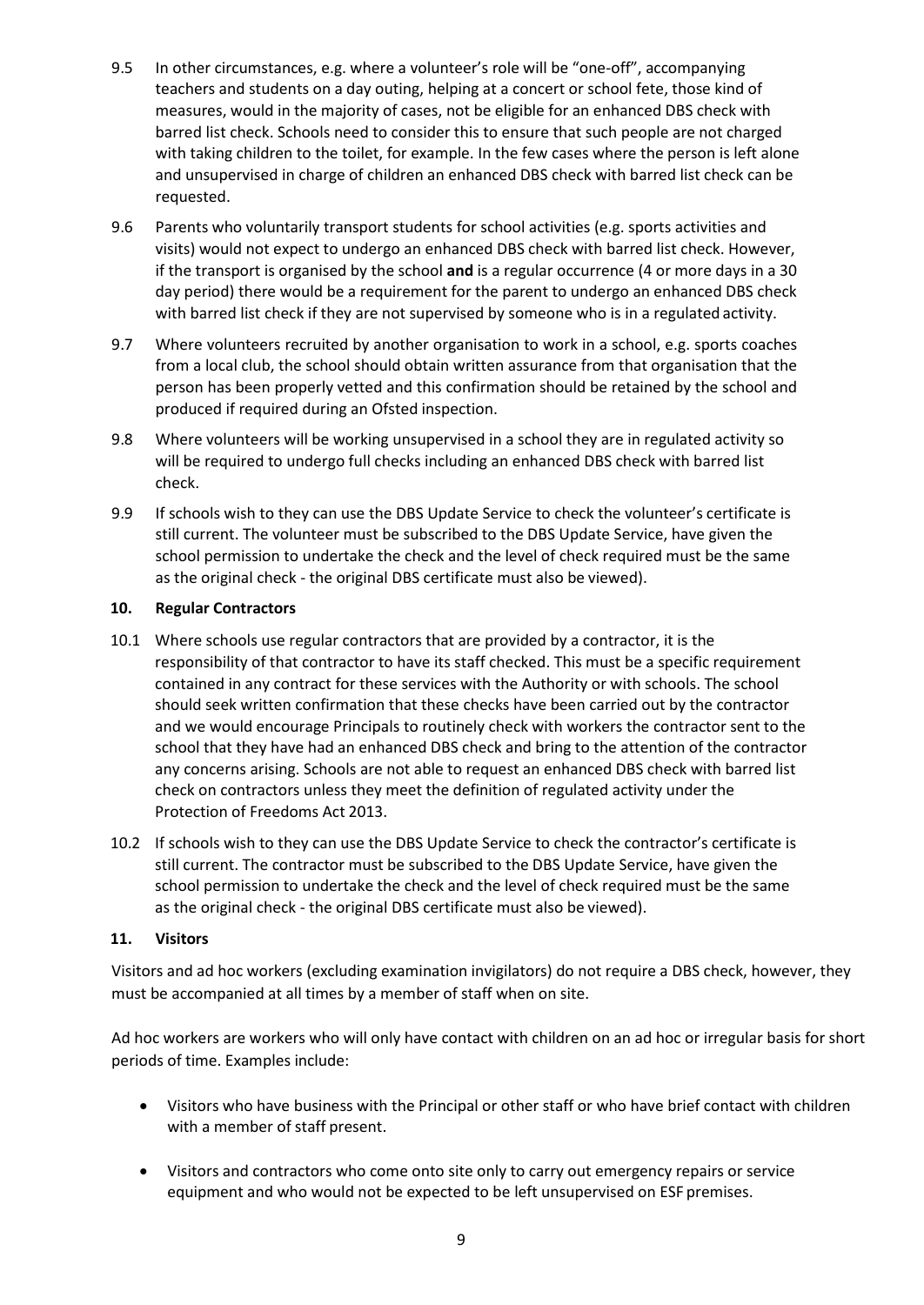- Volunteers or parents who only accompany staff and children on one-off outings or trips that do not involve overnight stays, or who help at specific one off events.
- Secondary students on Key Stage 4 work experience in other schools, colleges or nursery classes; secondary students undertaking work in another school or college as part of voluntary service, citizenship or vocational studies; or Key Stage 5 or Sixth Form students in connection with a short careers or subject placement. In these cases the school will be responsible for ensuring that the student is suitable for the placement in question.
- People who are on site before or after school hours and when children are not present, eg local groups who hire premises for activities.

#### <span id="page-9-0"></span>**12. NQT's**

Students undertaking Initial Teacher Training are subject to an enhanced DBS check with barred list check via their teacher training institution. However, a further check must be made by the school before a Newly Qualified Teacher can be deployed to work directly with children in ESF's schools. This can be a check of the DBS Update Service as long as the NQT is subscribed to the service, has given each school permission to undertake the check and the level of check required is the same as the original check - the original DBS certificate must also be viewed).

#### <span id="page-9-1"></span>**13. Governors**

From September 2016 it is mandatory for all Governors and Directors to undergo an enhanced DBS check in line with The School Governance (Constitution and Federations) (England) (Amendment) Regulations. Where a Governor/Director has been appointed and does not hold an enhanced DBS certificate, a certificate must be applied for within 21 days of their election/appointment.

#### <span id="page-9-2"></span>**14. Educational visits (including residential)**

(See also sections 9.1, 9.3 and 9.4 which are also relevant to Educational Visits)

- 14.1 It will be necessary for employees and volunteers accompanying residential visits to have undergone enhanced DBS checks with barred list check before the visits take place. For day visits only, where volunteers will be supervised at **all** times, there is no requirement to undertake an enhanced DBS check. See also sections 9.1 to 9.4 where volunteers are being used. Where this is **not** the case the volunteer will be required to undergo an enhanced DBS check and barred list check.
- 14.2 When planning residential visits, it is important to plan well in advance to give sufficient time for the DBS process to be completed.
- 14.3 Schools should satisfy themselves that the appropriate safeguarding procedures have been followed in terms of checks on employees and volunteers going on the trip.
- 14.4 When using external providers for activities, transport or accommodation where their staff could have significant unsupervised access to young people, the school should seek assurances that the provider has sufficient safeguarding systems in place.
- 14.5 If schools wish to they can use the DBS Update Service to check the eligible employees and volunteers certificates are still current. The individuals must be subscribed to the DBS Update Service, have given the school permission to undertake the check and the level of check required must be the same as the original check - the original DBS certificate must also be viewed).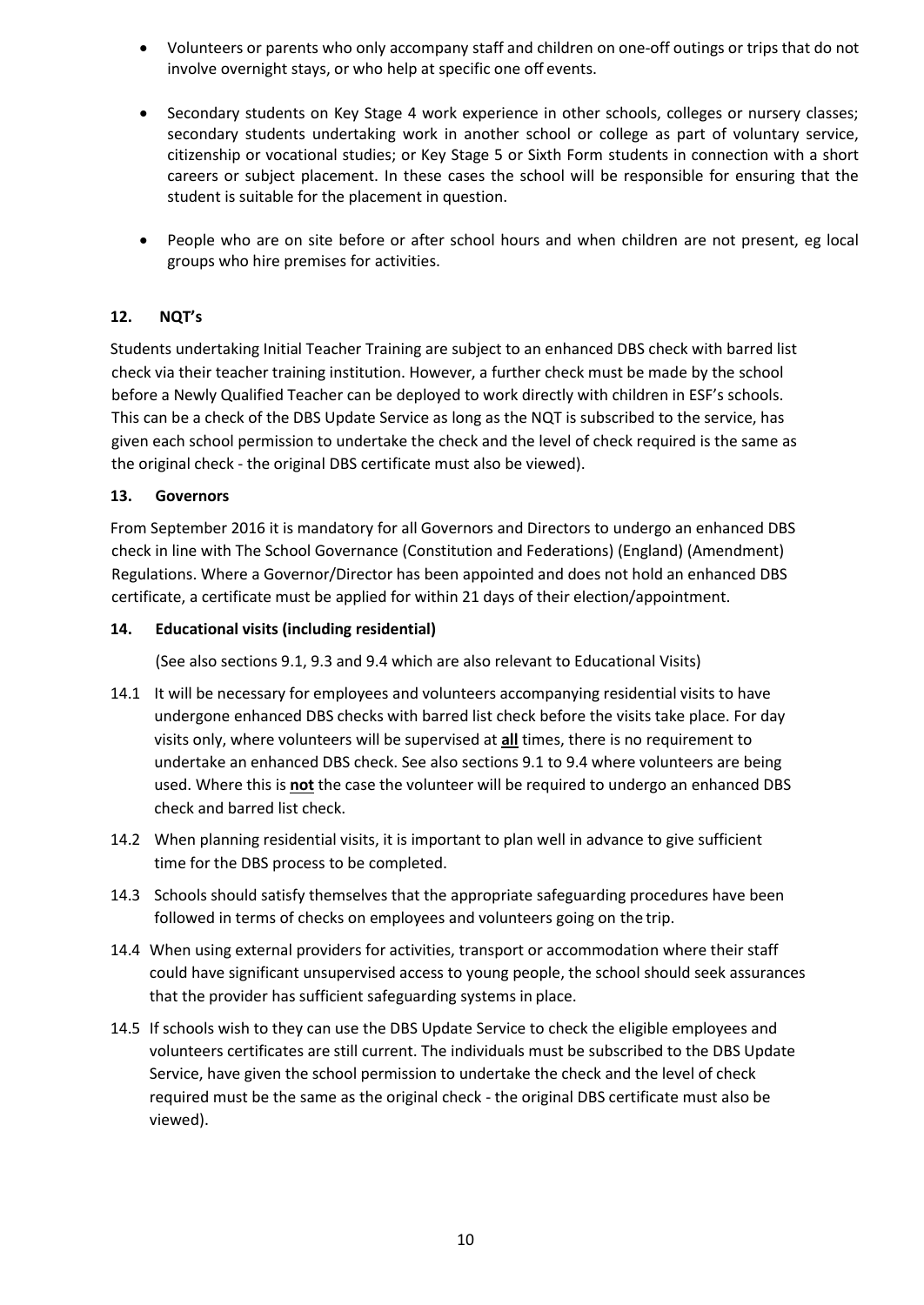#### <span id="page-10-0"></span>**15. Work experience placements**

Schools arranging work placements for students need to ensure that employers and training organisations are aware of safeguarding issues and asked to co-operate in putting appropriate safeguards in place.

The Rehabilitation of Offenders Act 1974 (Exceptions) Order 1975 was amended by the Rehabilitation of Offenders Act 1974 (Exceptions) (Amendment) (England and Wales) Order 2012 so that employers could no longer request enhanced DBS checks with barred list checks for staff supervising children aged 16 to 17 on work experience. However, schools may be concerned about whether a children's barred list check should be carried out on staff specifically designated to supervise a child under the age of 16 while on work experience. In many instances it may not be necessary. It depends on the circumstances of the work experience, in particular the nature of the supervision and the frequency of the activity being supervised, to determine if any checks are necessary. The considerations would include whether the person will be:

- unsupervised: and
- providing the teaching/training/instruction/supervision frequently (at least once a week or on more than three days in a 30 day period, or overnight)

If the person working with the child is unsupervised and the same person is in frequent contact with the child, the work is likely to be in a regulated activity. If this is the case schools could ask the employer providing the work experience to ensure the person providing the supervision is not a barred person. Schools should not ask an employer to conduct a check on staff who are simply working alongside the student.

Enhanced DBS checks with or without a barred list check cannot be requested for anyone who is under the age of 16.

#### <span id="page-10-1"></span>**16. Storage and Access**

Disclosure information should not be kept on the personal file and must be stored separately and securely, in lockable, non-portable storage containers e.g. lockable filing cabinet.

Access to Disclosures (storage containers) must be strictly controlled and limited to those who are entitled to see it as part of their duties.

#### 16.1 Handling

In accordance with section 124 of the Police Act 1997, Disclosure information may only be passed to those who are authorised to receive it in the course of their duties. It should be recognised that unauthorised revealing of information contained in the Disclosure to anyone not entitled to receive it is a criminal offence.

#### 16.2 Usage

Disclosure information must be used only for the specific purpose for which it is requested and for which the applicant's full consent has been given i.e. to assist with determining the suitability of an individual for employment in a particular position. It should not be used at any other time for other purposes.

#### 16.3 Retention

Having made a recruitment decision Disclosure information should not be kept for any longer than is absolutely necessary. This will generally be for a period not exceeding six months and will be to allow for the consideration and resolution of any disputes or complaints.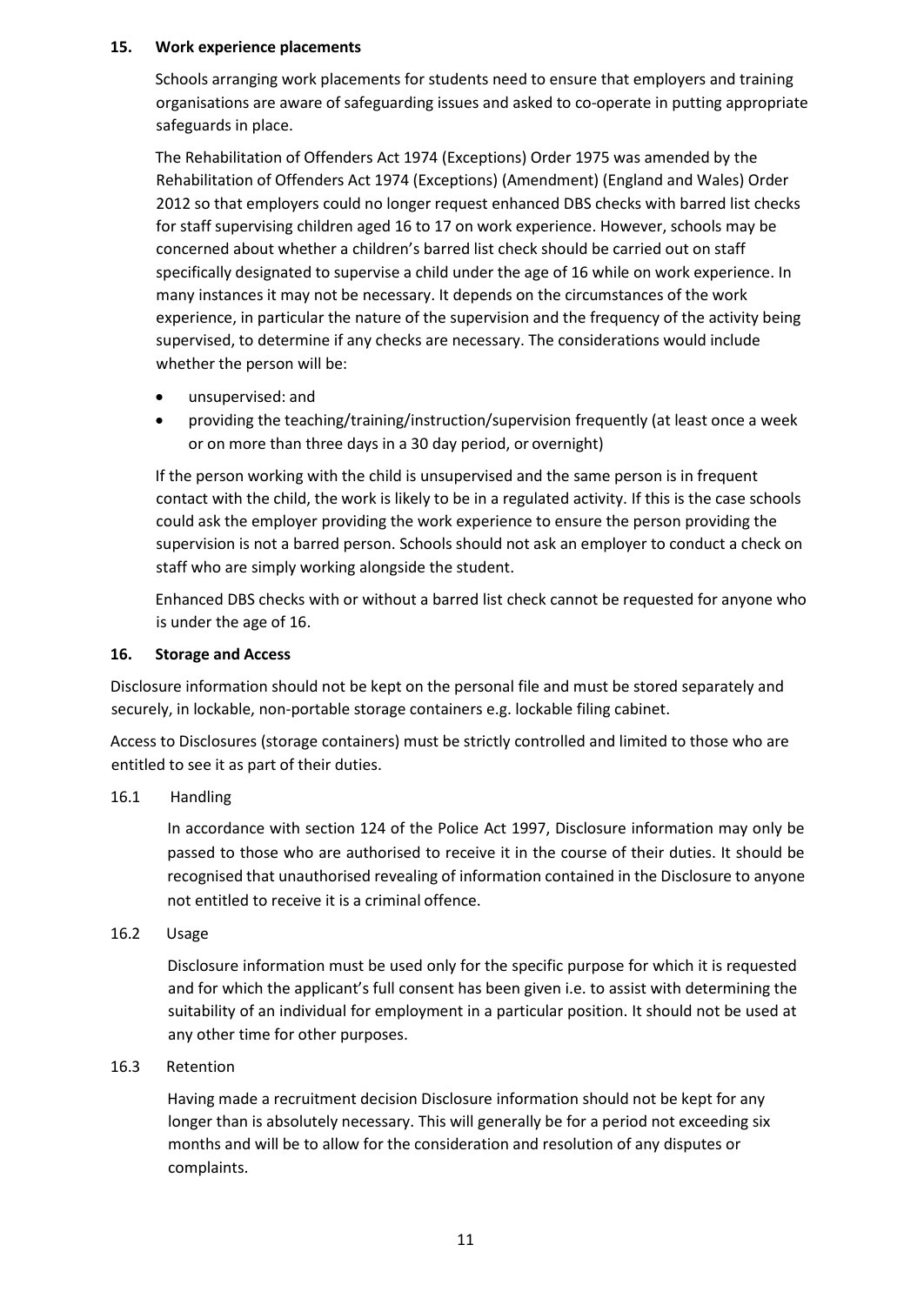- 16.3.1 If there are circumstances requiring a Disclosure to be kept for longer than six months the DBS must be consulted, and full consideration given to Data Protection and Human Rights aspects.
- 16.3.2Throughout any extended period of retention, the same conditions of storage and access will apply.

#### 16.4 Disposal

- 16.4.1Disclosures should be destroyed by suitably secure means to ensure they cannot be accessed by anyone who is not authorised to do so.
- 16.4.2 No copy (electronic or otherwise) of the Disclosure will be retained.
- 16.4.3 The following record of a Disclosure may be retained,
	- The date of issue
	- The name of the subject
	- Level of Disclosure
	- Position to which subject was recruited
	- Unique reference number of the Disclosure

#### <span id="page-11-0"></span>**17. Administrative arrangements**

- 17.1 For this procedure to work effectively, it is important that DBS Disclosure online applications are completed as early as possible in the selection process. Once an appointment is made, the link to the application can be emailed to the candidate for them to complete their portion of the application. Applicants can use their application reference number to subscribe to the DBS Update Service when they apply for their DBS check.
- 17.2 Formal confirmation of the offer of appointment will be sent to the successful candidate(s), making it clear that the offer is conditional upon a satisfactory DBS disclosure.
- 17.3 You will need to ask the individual for sight of their DBS certificate. Registered Bodies will only be entitled to ask the DBS for a copy of the individual's DBS Certificate if all of the following conditions apply:
	- o The individual is subscribed to the Update Service; and
	- $\circ$  The employer has carried out a status check which revealed a change to the DBS Certificate; and as a result
	- $\circ$  The individual has applied for a new DBS check as the result of a change to an existing DBS Certificate; and
	- $\circ$  The DBS issued the new DBS Certificate to the applicant more than 28 days ago; and
	- o The applicant has not shown the employer their new DBS Certificate.

In all cases where an enhanced DBS check is required, the school will need to view the DBS certificate which has been issued to the individual.

Having viewed the DBS certificate, the Principal will need to take appropriate action in each case. Where there are no matters disclosed, an appropriate note of the viewing of the DBS certificate (number etc.) can be recorded in the school's single central record.

If there are disclosures on the DBS to review then a risk assessment should be undertaken on both when and what the declarations are. It would then be at the Principal's discretion whether that person should be employed. Any risk assessments should then be stored in a secure container.

17.4 The turnaround time for DBS checks should be quick enough in most cases to enable the individual to obtain their DBS certificate and provide it to the school before the effective date of appointment, but you do need to bear this in mind when agreeing a start date with the person. If the individual is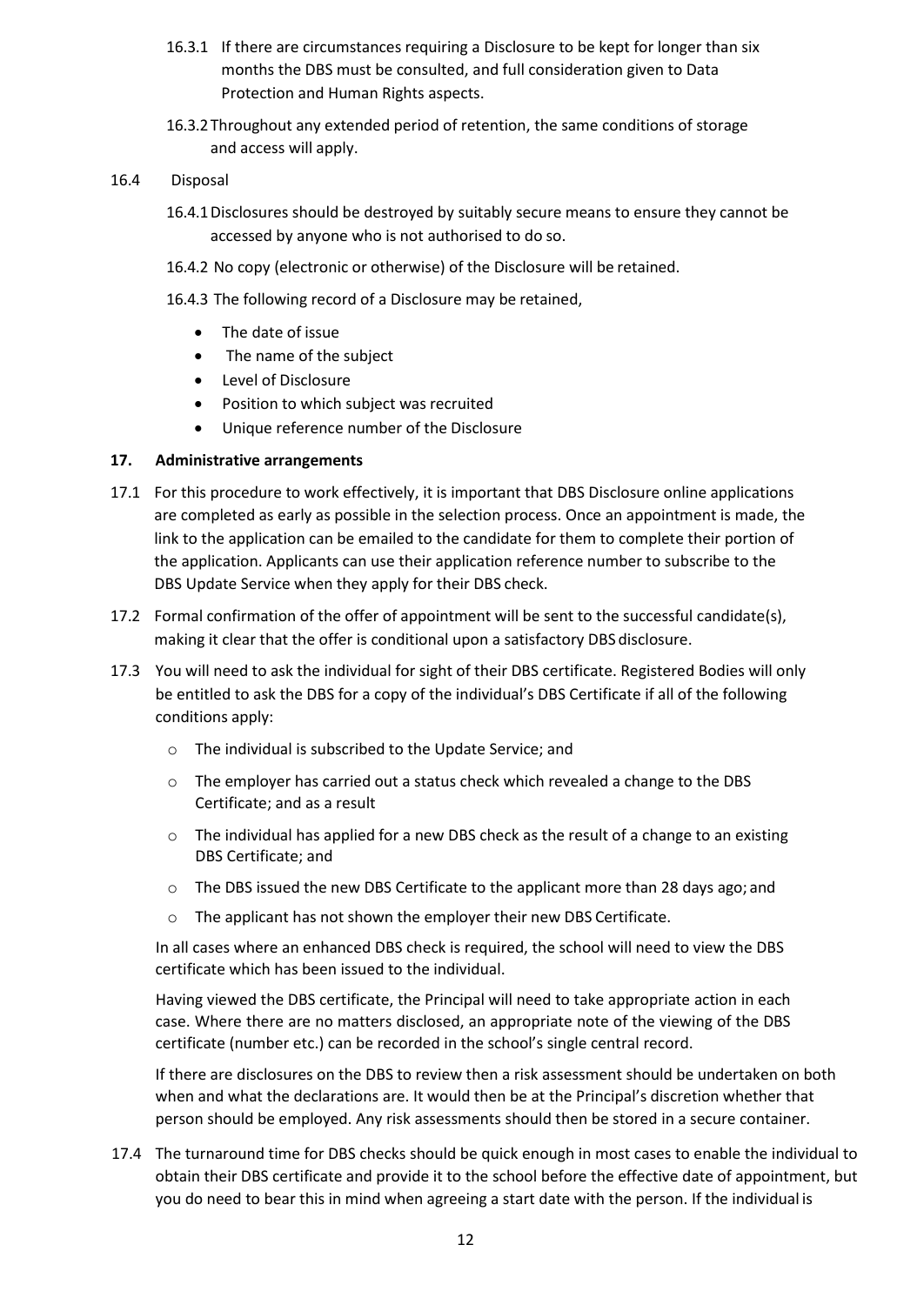registered with the DBS Update Service and the criteria for checking is met, the checking process will be instant.

- 17.5 Copies of DBS certificates can only be retained with the permission of the individual. If a copy is kept, it must be stored in line with the storage and retention of disclosure information, in this policy, and the Data Protection Act. See the DBS Code of Practice. Details can be found on the DBS website.
- 17.6 It is a requirement of ESF that all DBS's are renewed every seven years if the person in question remains employed and/or associated with ESF by virtue of their position e.g. governor.

#### <span id="page-12-0"></span>**18. DBS checks and the wider recruitment process**

- 18.1 It is important to emphasise that the DBS process is just one part of a sound and safe recruitment process. It is important not to rely solely on criminal record checks to screen out unsuitable applicants. Those checks are an essential safeguard, but they will only pick up the small percentage of abusers who have been convicted, have come to the attention of the Police, or who have been listed. Many individuals who are unsuited to working with children will not have any previous convictions and will not appear on the DBS Barred Lists.
- 18.2 If you have not already done so, you must read the document produced by the Department for Education 'Keeping Children Safe in Education' section 1 as a minimum and you should share this information with your Governing Body. Since January 2010 there has been a statutory requirement that at least one member of the recruitment panel has undertaken the accredited safer recruitment training.
- 18.3 Making safeguarding an integral part of your recruitment and selection process is an essential part of creating a safe environment for children.

#### <span id="page-12-1"></span>**19. Related Policies**

This Policy should be read in conjunction with the following:

Safeguarding and Child Protection Policy

Safer Recruitment Procedures

Visitor Policy/Privacy Notice

Contractor Management Procedures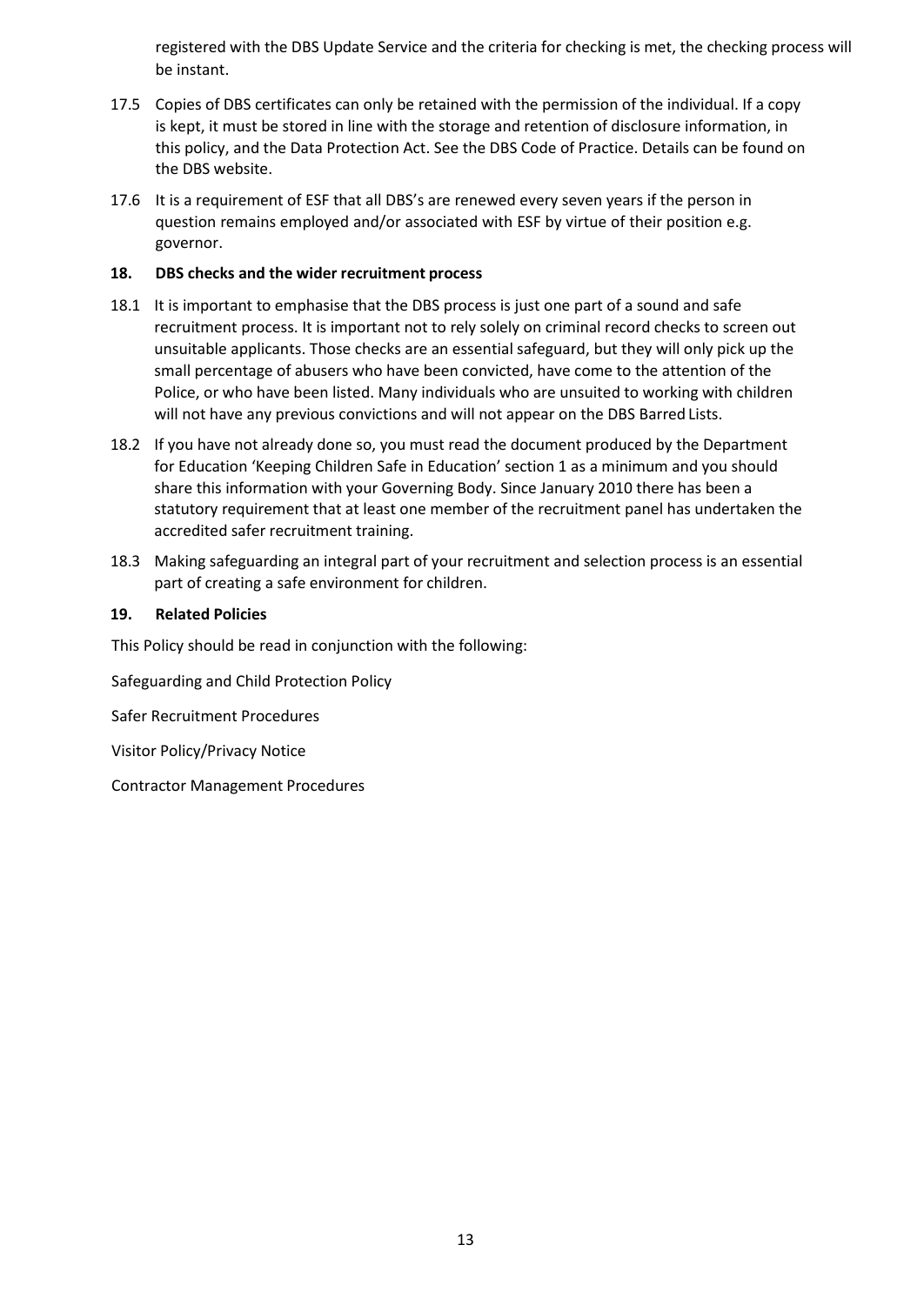#### <span id="page-13-0"></span>**Appendix A: Regulated Activity – Children**

Regulated activity relating to children comprises of:-

- (i) Unsupervised activities: teach, train, instruct, care for or supervise children, or provide advice/guidance on well-being, or drive a vehicle only for children;
- (ii) Work for a limited range of establishments ('specified places'), with opportunity for contact: for example, schools, children's homes, childcare premises. Not work by supervised volunteers;

Work under (i) or (ii) is regulated activity only if done regularly. Regularly means carried out by the same person frequently (once a week or more often), or on 4 or more days in a 30-day period (or in some cases, overnight). The statutory guidance about supervision of activity, which would be regulated activity if unsupervised (for volunteers in schools), is included in summary form in Appendix B.

- (iii) Relevant personal care, for example washing or dressing; or health care by or supervised by a professional;
- (iv) Registered childminding; and foster-carers

#### <span id="page-13-1"></span>**Appendix B: Supervision guidance for schools (volunteers)**

This guidance applies when a school decides to supervise a volunteer with the aim that the supervised work will not be regulated activity (when it would be, if it was not supervised). Where the volunteer is being supervised the law makes three main points to ensure that the supervision provided is robust enough for the volunteer to remain out of regulated activity:

- the volunteer must be supervised by a person who is in regulated activity.
- supervision must take place "on a regular basis". This means that supervision must not, for example, be concentrated during the first few weeks of an activity and then tail off thereafter, becoming the exception not the rule. It must take place on an ongoing basis, whether the volunteer has just started or has been doing the activity for some time.
- The supervision must be reasonable in the circumstances: within the statutory duty, the level of supervision may differ, depending on all the circumstances of a case. Schools should consider the following factors in deciding the specific level of supervision the organisation will require in an individual case:
	- o ages of the children, including whether their ages differ widely;
	- o the number of children that the individual is working with;
	- o whether or not other workers are helping to look after the children;
	- $\circ$  the nature of the individual's opportunity for contact with children;
	- $\circ$  how vulnerable the children are (the more they are, the more a school might opt for volunteers to be in regulated activity);
	- o how many workers would be supervised by each supervising worker.

In law, an organisation will have no entitlement to do a barred list check on a worker who, because they are supervised, is not in regulated activity.